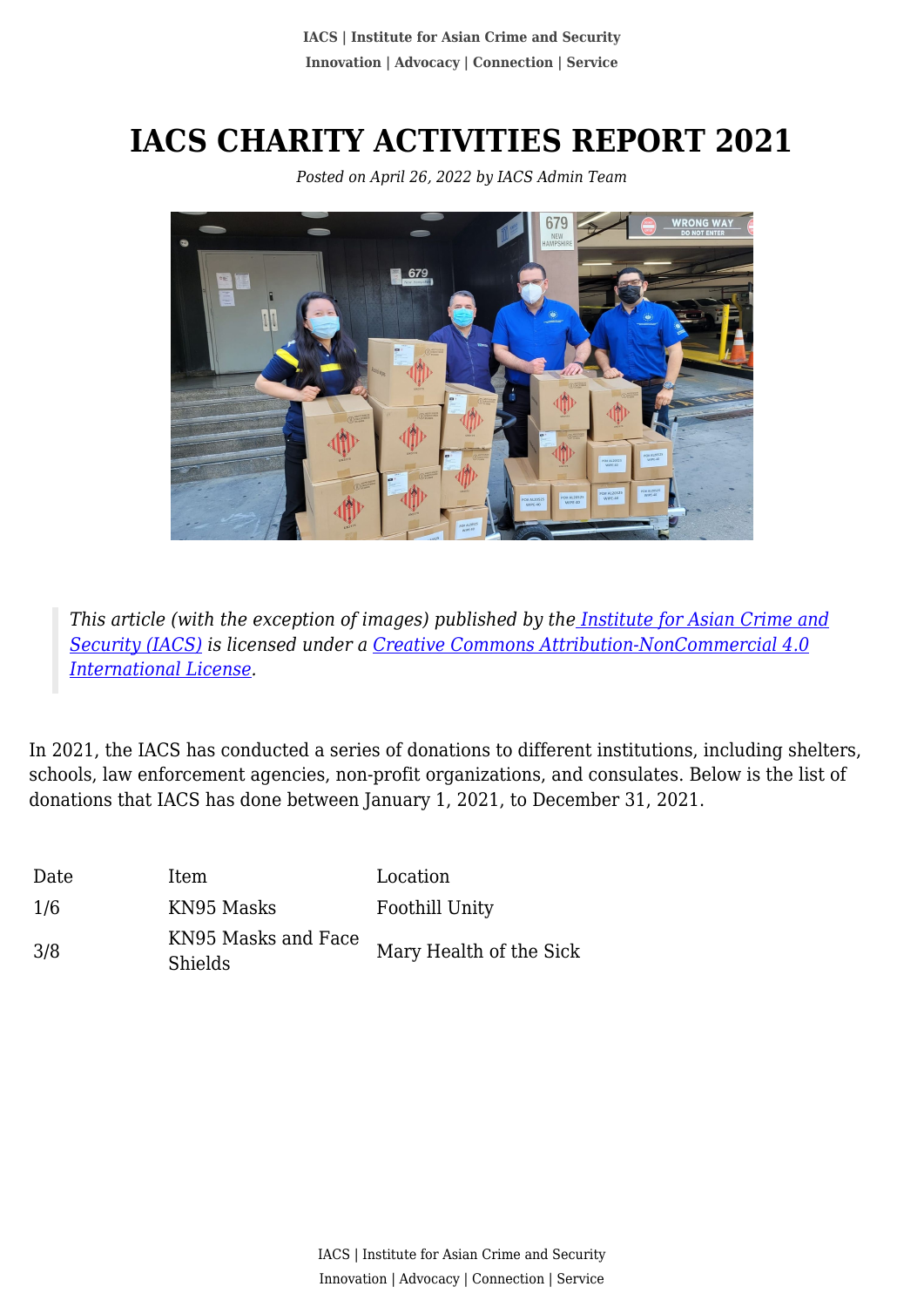**IACS | Institute for Asian Crime and Security Innovation | Advocacy | Connection | Service**

| 3/15  | Personal items,<br>hygiene items, baby<br>items, and Starbucks<br>coffee                                  | <b>Harvest Home</b>                                                                                          |
|-------|-----------------------------------------------------------------------------------------------------------|--------------------------------------------------------------------------------------------------------------|
| 3/22  | Masks, personal<br>hygiene, and snacks                                                                    | First to Serve (Men shelter)                                                                                 |
| 3/22  | Masks, scarf, hat,<br>personal hygiene<br>items, towels)                                                  | First to Serve (Single Mother with<br>Children)                                                              |
| 3/23  | Face shields, masks,<br>KN95 Masks, hand<br>sanitizers                                                    | Thousand Oaks Chinese School                                                                                 |
| 5/23  | Hand sanitizers,<br>gloves, face shields,<br>masks with Hero wipes Police and Fire Games<br>and EMS wipes | California Police Athletic Federation for US                                                                 |
| 8/6   | <b>Hand sanitizers</b>                                                                                    | Southern California Council of Chinese<br>Schools                                                            |
| 9/9   | 1000lbs of dry food                                                                                       | American Hai-Ninh Community Association<br>and Chinese Committee on<br>Aging/Chinatown Senior Citizen Center |
| 10/8  | Hand sanitizers                                                                                           | <b>Consulate General of Honduras</b>                                                                         |
| 10/8  | Hand sanitizers                                                                                           | Consulate General of El Salvador                                                                             |
| 10/8  | Hand sanitizers                                                                                           | <b>Thousand Oaks Chinese School</b>                                                                          |
| 10/12 | Toys donation                                                                                             | Martin Ortiz                                                                                                 |
| 10/13 | Hand sanitizers                                                                                           | Consulate General of Costa Rica                                                                              |
| 10/21 | Hand sanitizers                                                                                           | <b>Foothill Unity Center</b>                                                                                 |
| 10/22 | <b>Hand Sanitizers</b>                                                                                    | Special Olympics Santa Clarita                                                                               |
| 10/22 | Hand sanitizers                                                                                           | Special Olympics San Luis Obispo                                                                             |
| 10/22 | Hand sanitizers                                                                                           | Special Olympics Kern County                                                                                 |
| 10/22 | <b>Hand Sanitizers</b>                                                                                    | Special Olympics Riverside County                                                                            |
| 10/22 | <b>Hand Sanitizers</b>                                                                                    | Special Olympics San Bernardino                                                                              |
| 10/27 | <b>Hand Sanitizers</b>                                                                                    | Special Olympics Of Southern California                                                                      |
| 10/27 | <b>Hand Sanitizers</b>                                                                                    | Special Olympics Ventura County                                                                              |